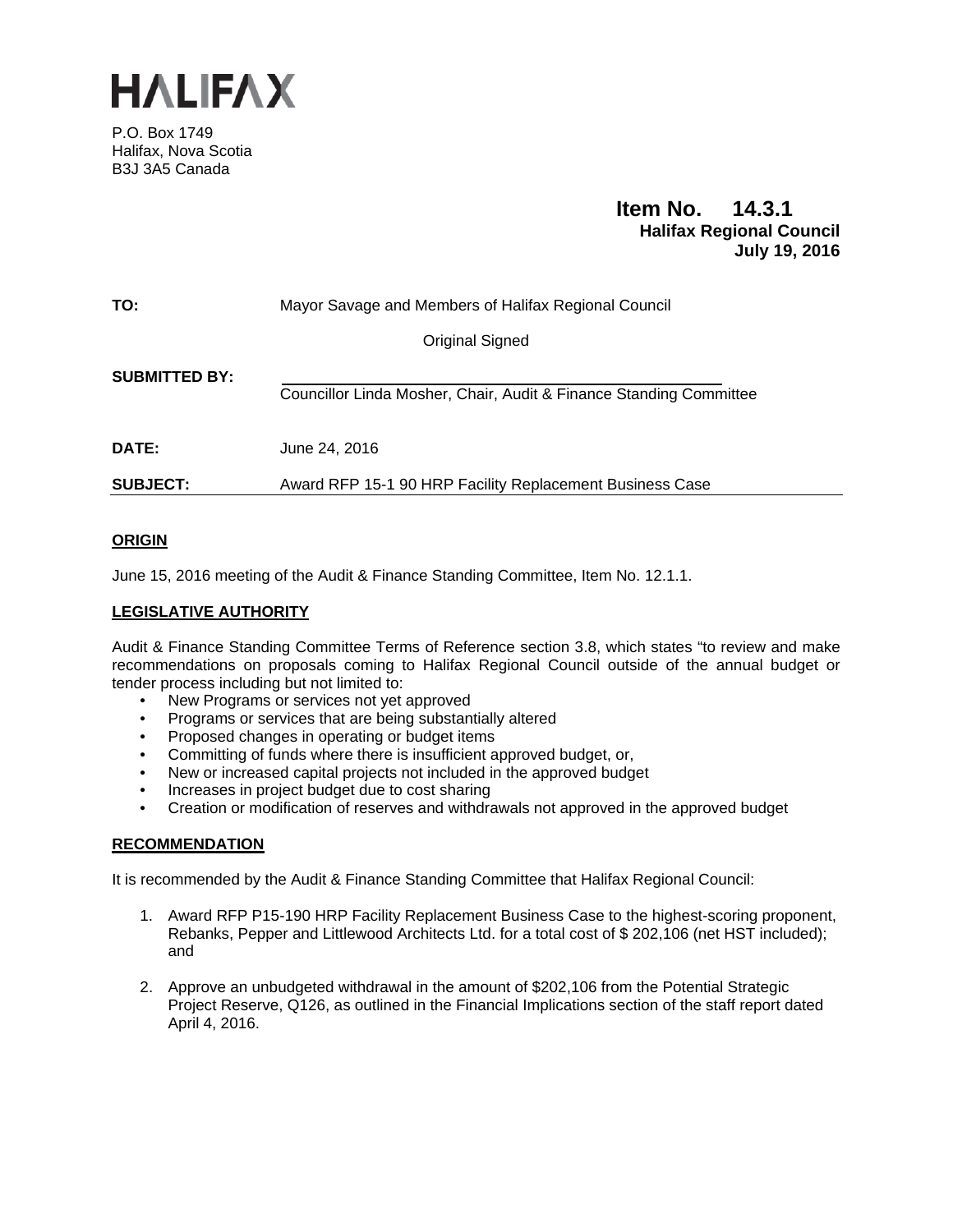# **BACKGROUND**

A staff report dated April 4, 2016 pertaining to the Award of RFP 15-190 HRP Facility Replacement Business Case was before the Audit & Finance Standing Committee for consideration at its meeting held on June 15, 2016.

For further information, please refer to the attached staff report dated April 4, 2016.

### **DISCUSSION**

The Audit & Finance Standing Committee considered the staff report dated April 4, 2016 at its meeting held on June 15, 2016 and forwarded the recommendation to Halifax Regional Council as outlined in this report.

#### **FINANCIAL IMPLICATIONS**

As outlined in the attached staff report dated April 4, 2016.

#### **RISK CONSIDERATION**

As outlined in the attached staff report dated April 4, 2016.

#### **COMMUNITY ENGAGEMENT**

All meetings of the Audit & Finance Standing Committee are open to the public. The agenda and reports are provided online in advance of the meeting.

#### **ENVIRONMENTAL IMPLICATIONS**

Not applicable.

## **ALTERNATIVES**

The Audit & Finance Standing Committee did not discuss alternative recommendations.

## **ATTACHMENTS**

1. Staff report dated April 4, 2016

A copy of this report can be obtained online at http://www.halifax.ca/council/agendasc/cagenda.php then choose the appropriate meeting date, or by contacting the Office of the Municipal Clerk at 902.490.4210, or Fax 902.490.4208.

Report Prepared by: Liam MacSween, Legislative Assistant, 902.490.6521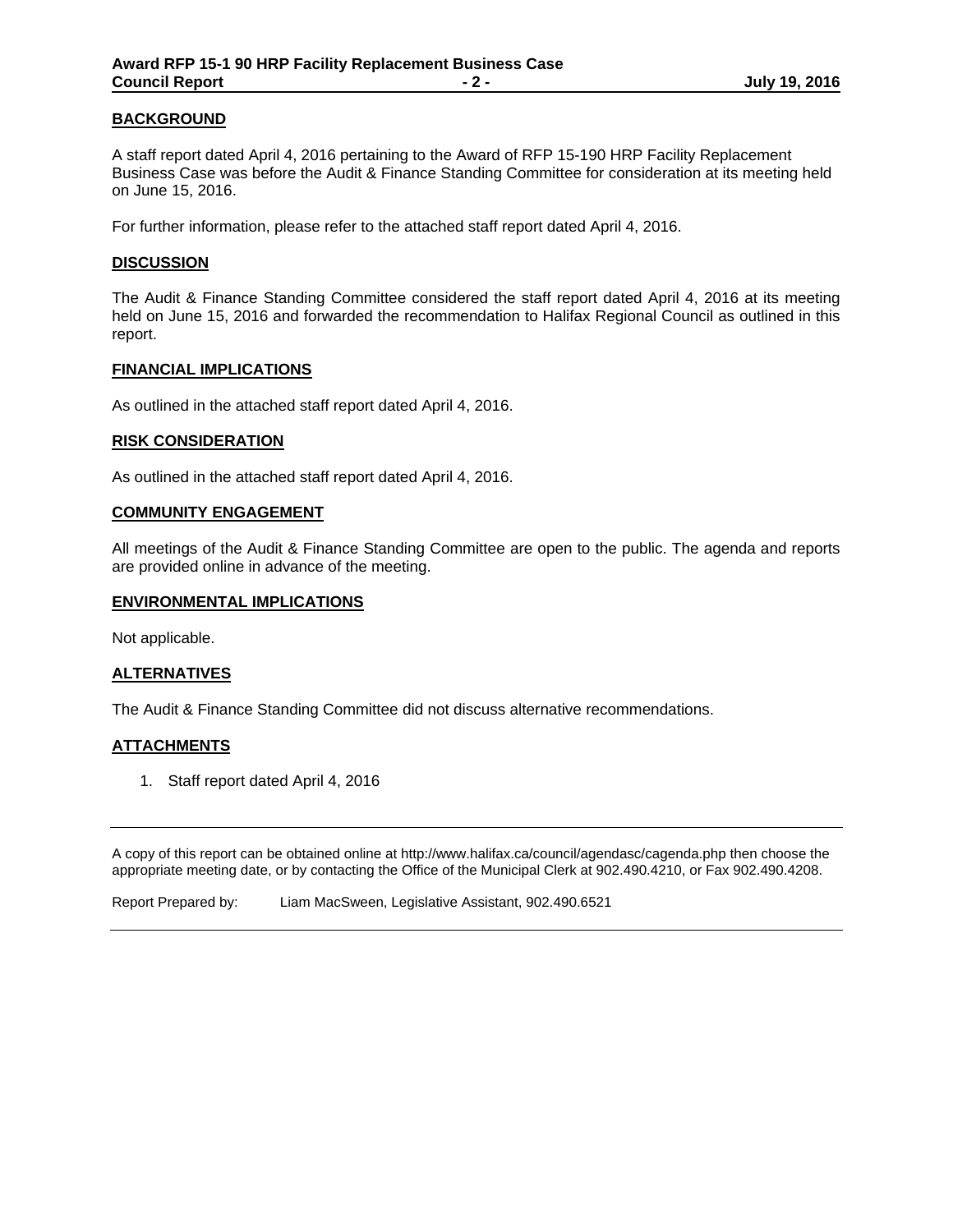

P.O. Box 1749 Halifax, Nova Scotia B3J 3A5 Canada

۵

# **Attachment 1**

# Item No. 12.1.1 Audit & Finance Standing Committee June 15,2016

| TO:                  | Chair and Members of Audit & Finance Standing Committee |  |  |  |  |
|----------------------|---------------------------------------------------------|--|--|--|--|
| <b>SUBMITTED BY:</b> | <b>Original Signed</b>                                  |  |  |  |  |
|                      | John Traves, Q.C. Acting Chief Administrative Officer   |  |  |  |  |
|                      | <b>Original Signed</b>                                  |  |  |  |  |
|                      | J.M. Blais, Chief of Police                             |  |  |  |  |
| DATE:                | April 4, 2015                                           |  |  |  |  |
| <b>SUBJECT:</b>      | Award RFP 15-190 HRP Facility Replacement Business Case |  |  |  |  |

# **ORIGIN**

At the July 29<sup>th</sup>, 2014 session of Regional Council, direction regarding both a feasibility study and future funding of potential strategic projects was voted on as follows:

14.2 Ratification of Committee of the Whole - Strategic Capital Funding Strategy<br>This matter was dealt with at a Committee of the Whole session held earlier and was now before Council. Council agreed to have <sup>a</sup> recorded vote on each recommendation.

MOVED by Councilor Mason, seconded by Deputy Mayor Fisher moved seconded by Deputy Mayor<br>Fisher that Halifax Regional Council:

1. Approve the use of the Capital Reserves <sup>0101</sup> Sale of Assets; <sup>Q</sup> <sup>126</sup> Strategic Growth; <sup>0139</sup> Central Library Repayment Reserve; and <sup>0145</sup> Regional Facility Expansion Reserve To fund the Planned Strategic Projects and the Potential Strategic Projects should they proceed.

MOTION PUT AND PASSED. (14 in favour, <sup>3</sup> against)

In favor: Mayor Savage, Deputy Mayor Fisher, Councillors Karsten, Nicoll, McCluskey, Mason, Watts, Mosher, Walker, Adams, Rankin, Whitman, Craig and Outhit. Against: Councillors Dalrymple, Hendsbee and Johns.

7. Direct staff to recommend funding in the 15/16 Capital Budget to: a. Complete feasibility study,<br>business case and Class C costing for the Police Station Renewal and Fire Services Training Facility

MOTION PUT AND PASSED UNANIMOUSLY

Recommendation on next page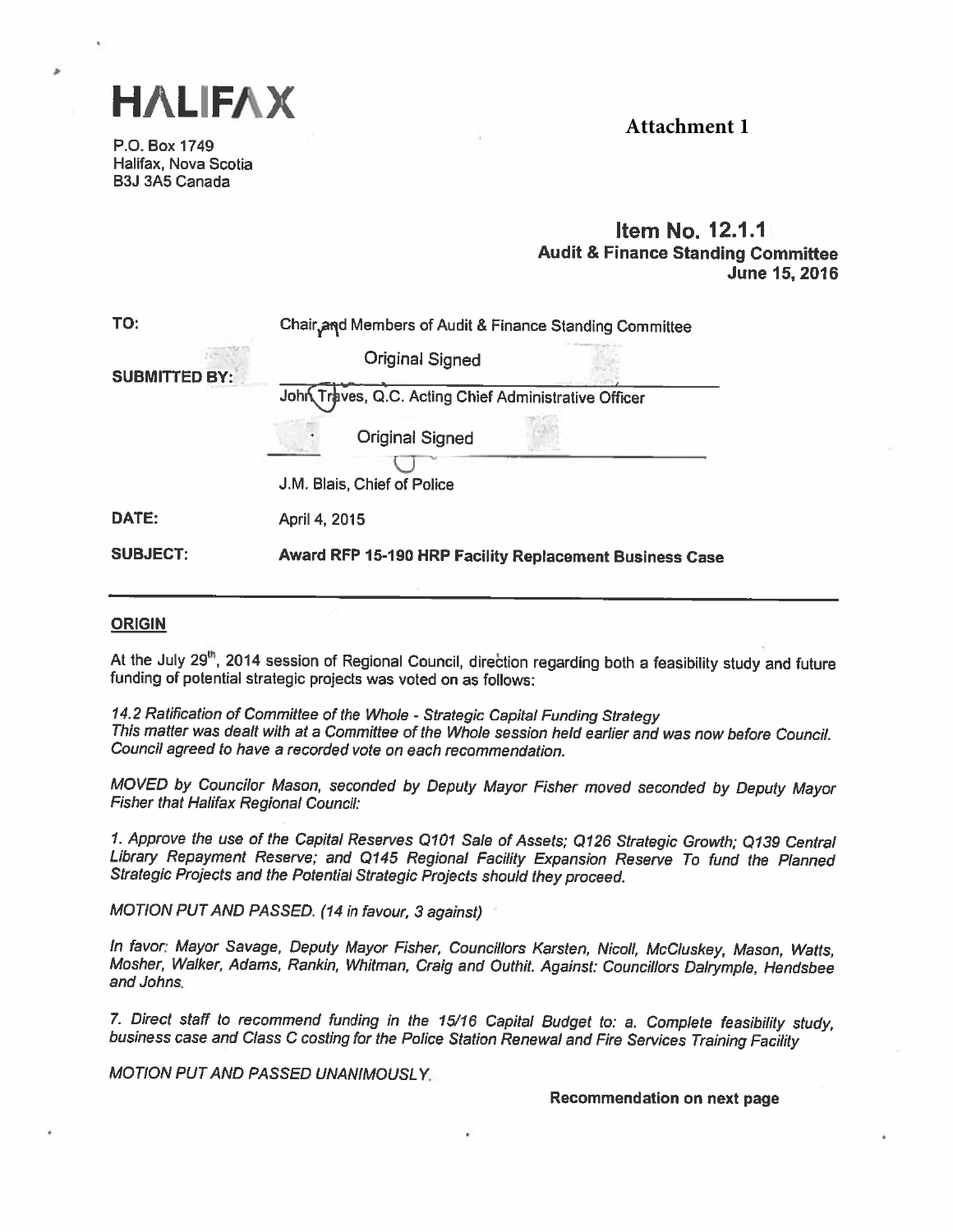#### LEGISLATIVE AUTHORITY

Halifax Regional Municipality Council approved, Dec 11, 2012, that all budget increases are to be presented to the Audit and Finance Standing Committee, prior to submission to Council.

Halifax Charter, section 93(1) - The Council shall make estimates of the sums that are required by the Municipality for the fiscal year; Halifax Charter, section79(1) - Specifies areas that the Council may expen<sup>d</sup> money required by the Municipality; Halifax Charter, section 35(2)(d)(i) - The CAD can only authorize budgeted expenditures or within the amount determined by Council by policy; Halifax Charter, section 120(6) - The Municipality may maintain other reserve funds for such purposes as the Council may determine; Halifax Regional Municipality policy on Changes to Cost Sharing for Capital Projects - Changes requiring Council approval; and the Halifax Regional Municipality Administrative Order 2014-015 Respecting Reserve Funding Strategies — (6) No reserve funds will be expended without the CAO's recommendation and Council approval. (5) The Audit and Finance Standing Committee shall review and recommend to the Council for its consideration all impacts to the Reserves.

#### **RECOMMENDATION**

It is recommended that;

- 1. Award RFP P15-190 HRP Facility Replacement Business Case to the highest-scoring proponent, Rebanks, Pepper and Littlewood Architects Ltd. for <sup>a</sup> total cost of \$202,106 (net HST included);
- 2. Approve an unbudgeted withdrawal in the amount of \$202,106 from the Potential Strategic Project Reserve, Q126, as outlined in the Financial Implications section of this report.

#### **BACKGROUND**

As par<sup>t</sup> of the <sup>1996</sup> municipal amalgamation, policing services for the three former municipal police departments (Halifax, Bedford and Dartmouth) were restructured to create Halifax Regional Police (HRP). HRM operates under an integrated policing model, with the urban core being serviced by Halifax Regional Police and the suburban areas policed by Halifax District RCMP. More specifically, HRP is responsible for policing Halifax; Dartmouth, Bedford and all communities from Bedford to the Sambro Loop, while Halifax District RCMP polices Tantallon, Lower Sackville, Cole Harbour, Musquodoboit Harbour and Sheet Harbour. On April 1<sup>st</sup>, 2016, HRP began providing policing services to the Halifax International Airport.

The current central police headquarters station, the David <sup>P</sup> Mackinnon Building, has several serious documented issues and is generally too small and outdated to effectively and efficiently serve as HRM police headquarters. Additionally, <sup>g</sup>iven these space constraints, <sup>a</sup> number of specialized police sections, such as the Criminal Investigative Division, the Strategic Technology Integration Unit and the Records and Courts Section have been forced to either lease office space outside of headquarters or work from other locations, resulting in work-flow inefficiencies.

The Consultant will document the current HRP/RCMP integrated police service delivery model in terms of distribution of functions, travel time, personne<sup>l</sup> and facilities as well as service delivery and will summarize the major issues. These issues will include operational effectiveness of the current policing model, facility suitability and location, and the ability of the current infrastructure to meet current and projected police service delivery needs.

The result of this review will produce <sup>a</sup> business case for <sup>a</sup> new HRP police facility or facilities within HRM. The study will determine the most operationally efficient, cost-effective configuration and location of police facilities to suppor<sup>t</sup> the long-term delivery of policing service in Halifax. It will consider the centralization versus decentralization of facilities as well as the genera<sup>l</sup> location of said facilities.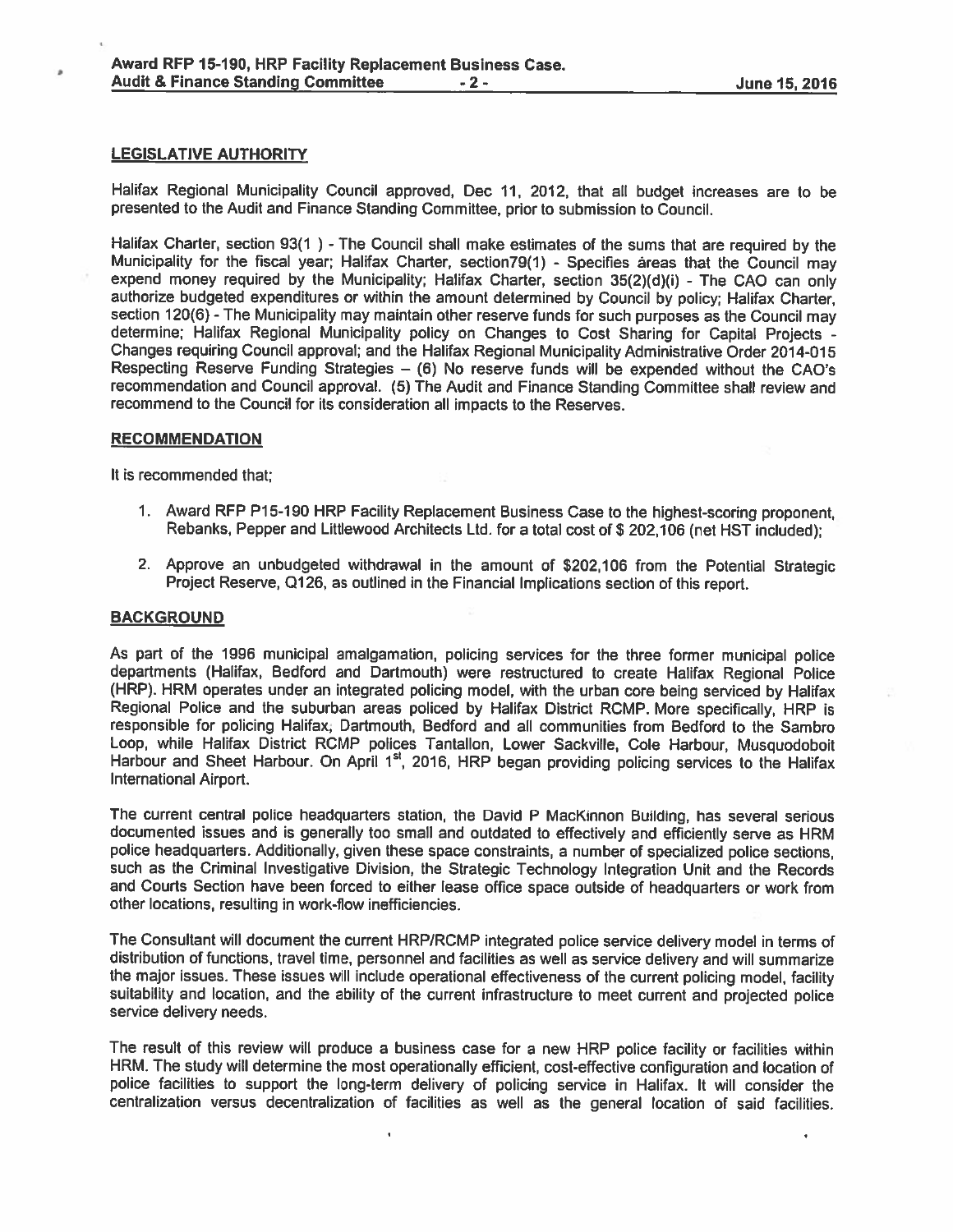Comprehensive computer modelling will be expected to determine the most efficient locations and configurations.

#### **DISCUSSION**

Request for Proposals P15-190, Halifax Regional Police Facilities Replacement Business Case was publicly advertised on the Nova Scotia Public Tenders website on January 21, 2016, and closed on March 1, 2016. Proposals were

- •Deloitte LLP
- •Rebanks, Pepper and Littlewood Architects Ltd (RPLA)
- •KPMG Inc.
- •**Stantec**

Proposals were evaluated by staff from Corporate Facility Design and Construction, Halifax Regional Police, and facilitated by Procurement per the criteria listed in Appendix A, Evaluation Criteria.

The RFP was evaluated using a two-envelope process. Envelope One was the technical component of the RFP. Envelope Two consisted of the cost proposal. Only those proponents that received 75 percent or better on the Technica evaluated. The proposals from KPMG Inc. and Deloitte LLP did not meet the minimum technical requirement and their cost proposals will remain unopened. The remaining proposals were scored as follows:

| <b>Name of Company</b>                                     | <b>Bid Price (net HST included)</b> |  |  |
|------------------------------------------------------------|-------------------------------------|--|--|
| Rebanks, Pepper and Littlewood<br><b>Architects Ltd. *</b> | 89                                  |  |  |
| Stantec Inc.                                               | 82.21                               |  |  |

It is anticipated that the work will start in the two (2) weeks following the awarding of the Contract, and the<br>work will take approximately forty (40) weeks to complete.

#### FINANCIAL IMPLICATIONS

Based on the highest scoring proponent's cost of \$193,800 <sup>p</sup>lus net HST of \$8,306 for <sup>a</sup> total net cost of \$202,106, funding is available in the approved 2016/17 Operating Budget from operating account P130-6303, provided this cost be funded from an unbudgeted withdrawal from Reserve Account Q126, Potential Strategic Project Re

# Budget Summary - Potential Strategic Project Reserve, Q126

| Projected Net available Balance, March 31, 2016, as at Feb 29, 2016 | \$37,312,253    |
|---------------------------------------------------------------------|-----------------|
| Budgeted 2016/17 contributions (including interest)                 | \$26,488,480    |
| Budgeted 2016/17 withdrawals                                        |                 |
| Withdrawal per recommendation, RFP P15-190                          | $$^{(202,106)}$ |
| Revised Projected Net Available Balance, March 31, 2017             | \$63,598,627    |

This project was originally estimated at \$ 250,000 procurement of consultant services to review current HRP operations. Their report will provide recommendations as to the optimal <sup>p</sup>lacement of police facilities so as to increase both efficiency and effectiveness.

Potential Strategic Projects, Q126 (July 8, 2003 – Strategic Growth Reserve)<br>In 2014, Council approved the development of the Potential Strategic Projects Reserve from the Strategic Growth Reserve. As approved by Council, the intent of the reserve is to provide funding for potential projects<br>such as the Police Station Renewal; Fire Services Training Facilities, Stadiums, Library Facilities, and other<br> Renewal. The reserve is funded from the proceeds of specific land sales, and there is currently no planned<br>withdrawal from the reserve in 2016/17. The recommended withdrawal does not negatively impact the reserve.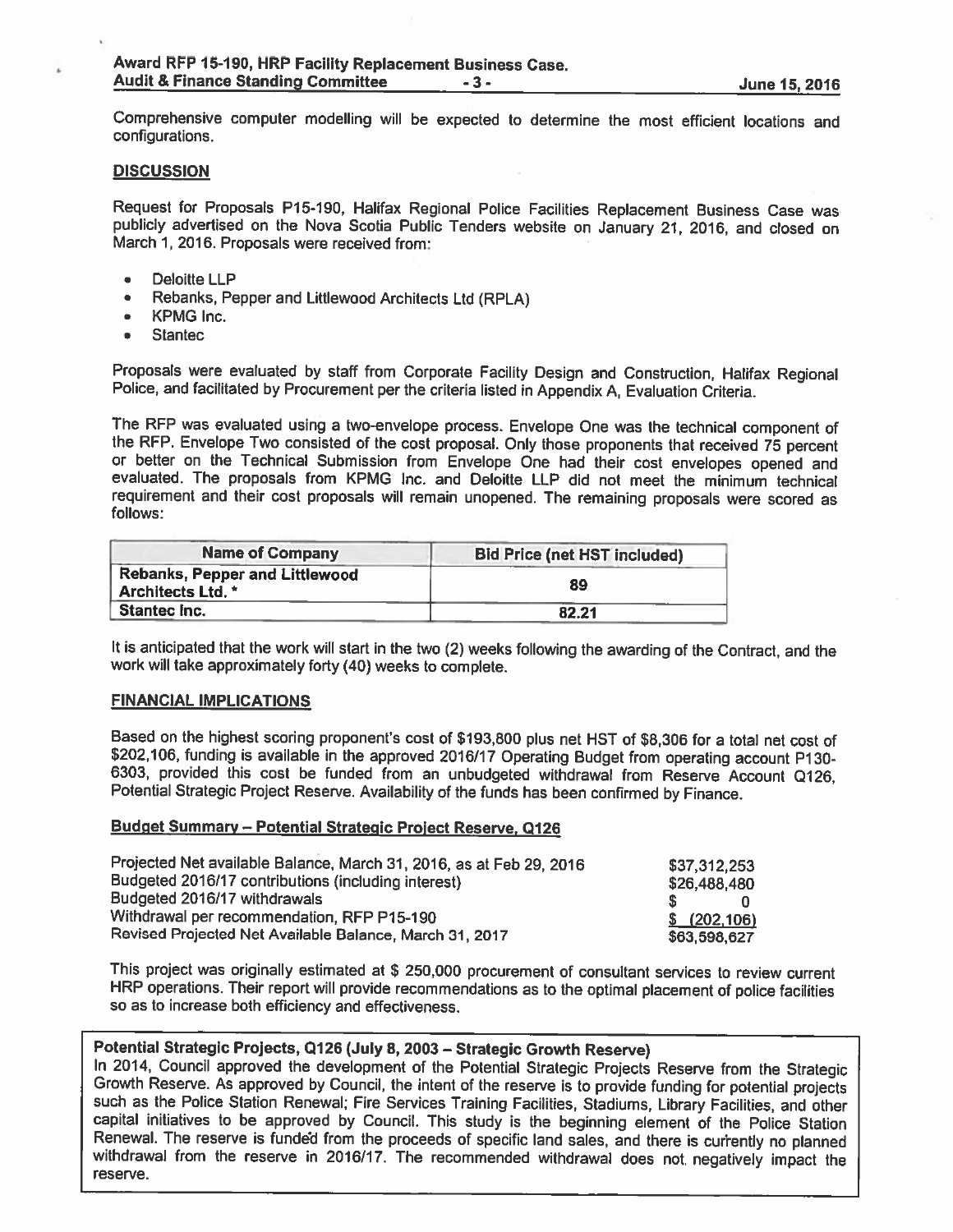#### RISK CONSIDERATION

This work will create <sup>a</sup> report to help direct an important component of the strategic direction of HRP. The risk level in this work is considered low.  $\mathcal{L}_{\text{max}}$ 

#### COMMUNITY ENGAGEMENT

Community engagement was not undertaken as part of this report as this report relates solely to the procurement of consultant services to review current HRP operations. Their report will provide recommendations as to the optimal placement of police facilities so as to increase both efficiency and effectiveness.

## ENVIRONMENTAL IMPLICATIONS

None identified.

#### **ALTERNATIVES**

There are no recommended alternatives.

#### **ATTACHMENTS**

Appendix A — Evaluation Criteria

A copy of this report can be obtained online at http://www.halifax.ca/boardscom/SCfinance/index.php then choose the appropriate meeting date, or by contacting the Office of the Municipal Clerk at 902.490.4210, or Fax 902.4

| Report Prepared by:    | Supt. Sean Auld. Halifax Regional Police, (902) 490-5272                                                     |  |  |
|------------------------|--------------------------------------------------------------------------------------------------------------|--|--|
|                        | <b>Original Signed</b>                                                                                       |  |  |
| Report Approved by:    | J.M. Blais, Chief of Halifax Regional Police, (902) 400 0000                                                 |  |  |
| Financial Approval by: | <b>Original Signed</b><br>Amanda Whitewood, Director of Finance and Information Technology/CFO, 902.490.6308 |  |  |